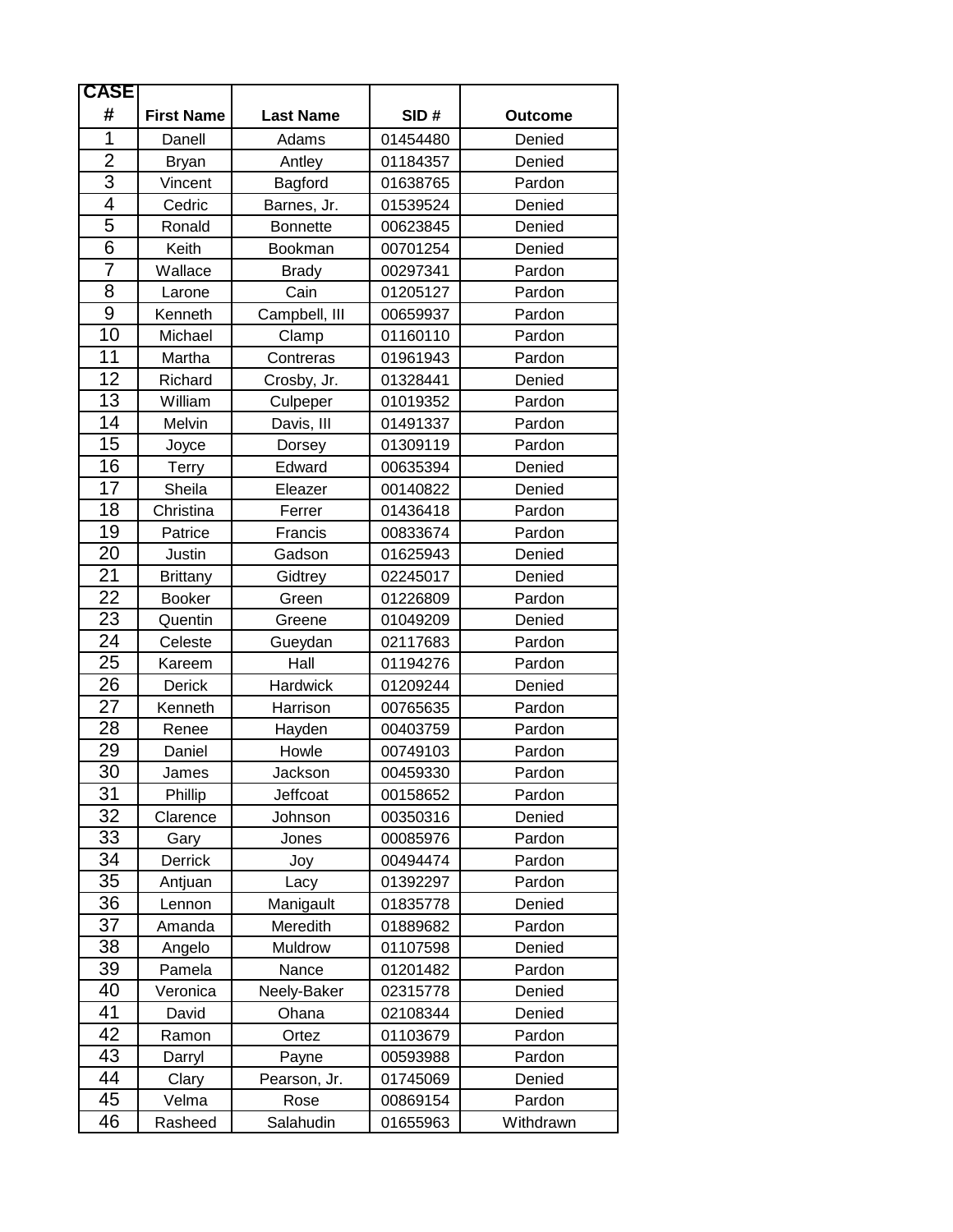| 47 | William      | Scheub        | 00710546 | Denied |
|----|--------------|---------------|----------|--------|
| 48 | David        | Shelley       | 01603098 | Denied |
| 49 | Charles      | <b>Sims</b>   | 00242921 | Pardon |
| 50 | Darrell      | Singleton     | 01208937 | Denied |
| 51 | Maurice      | Smith         | 01879718 | Denied |
| 52 | Caren        | Stewart       | 00448471 | Pardon |
| 53 | Margie       | Suggs         | 01007771 | Pardon |
| 54 | Kenneth      | Summey        | 00361755 | Pardon |
| 55 | Rashad       | Sykes         | 01652376 | Pardon |
| 56 | Thomas       | Turner        | 00198333 | Pardon |
| 57 | Adam         | Vanlandingham | 01718772 | Denied |
| 58 | Tony         | Waldrop       | 00766426 | Pardon |
| 59 | Charles      | White         | 00848505 | Pardon |
| 60 | <b>Billy</b> | Williams      | 00254445 | Pardon |
| 61 | Richard      | Williams, Jr. | 00767516 | Pardon |
| 62 | Willie       | Wilson        | 00860909 | Pardon |
| 63 | <b>Terry</b> | Woods         | 02209616 | Denied |
| 64 | Latricia     | Worrick       | 01494885 | Denied |
| 65 | Jacob        | Wright        | 01665333 | Pardon |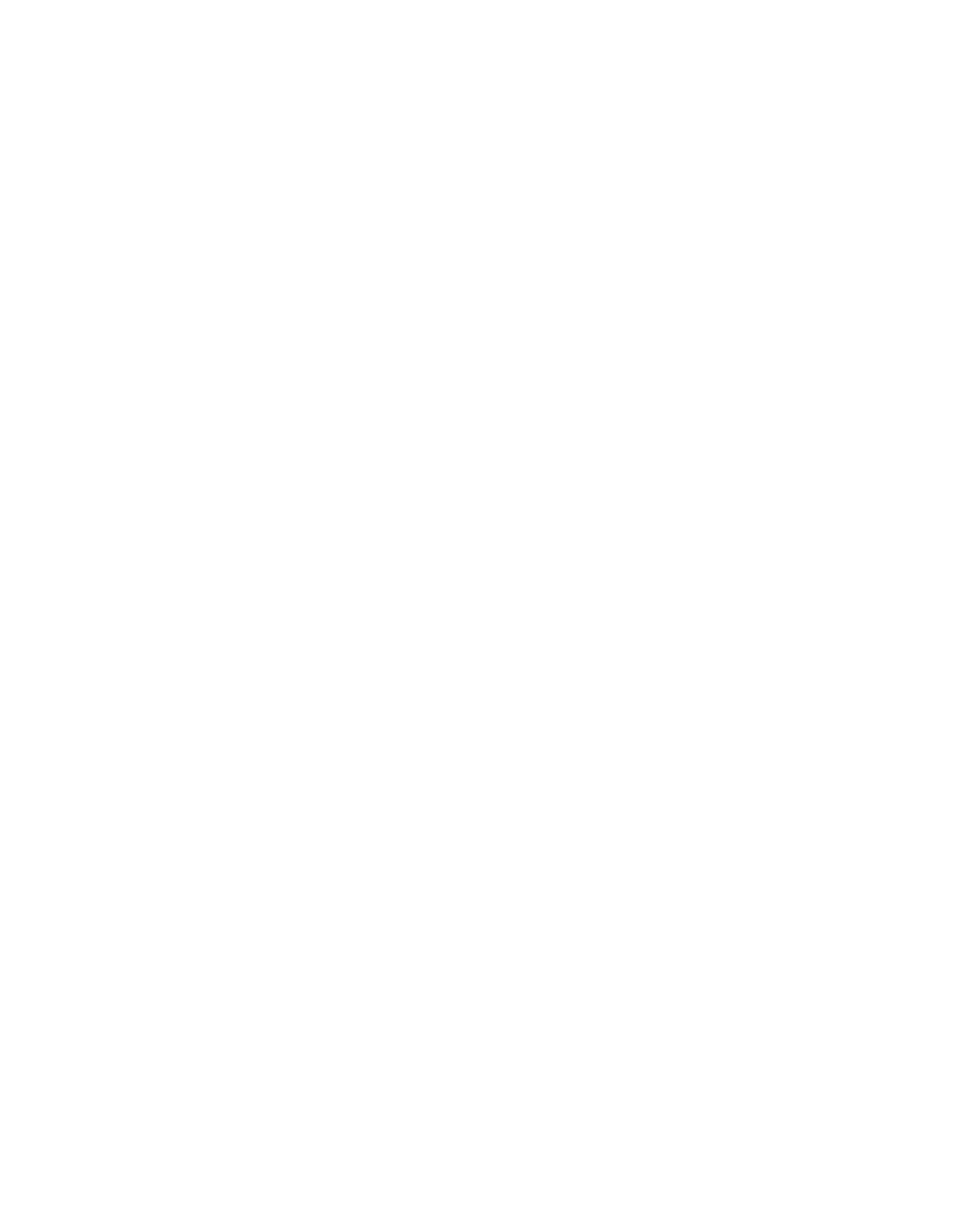